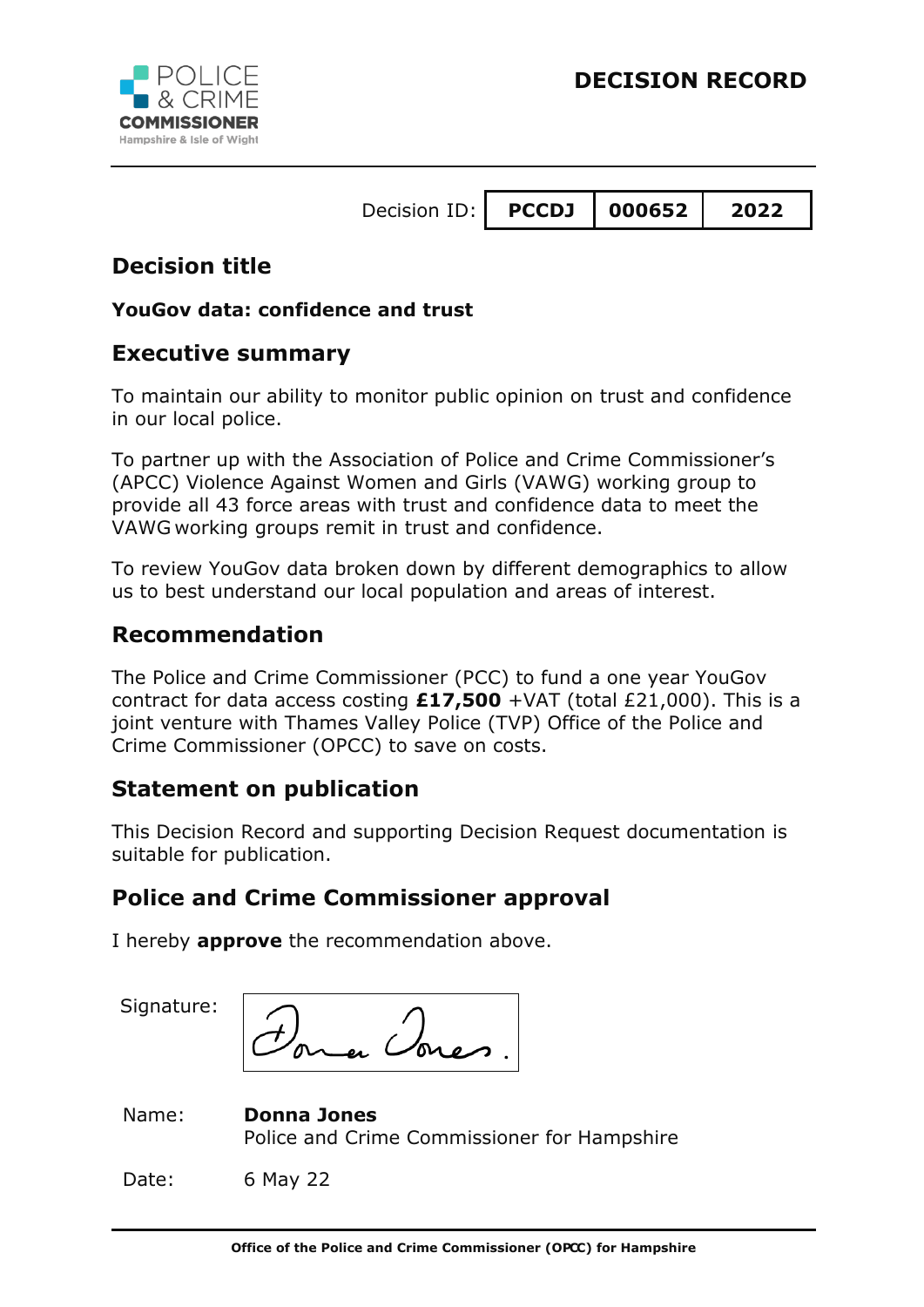

## **Decision title:**

### **YouGov data: confidence and trust**

### **Requester details:**

Requester: Natasha Fletcher

Role title: Senior Researcher, OPCC

## **1 Strategic context**

As outlined in the Police and Crime Plan: 'More Police, Safer Streets', the Police and Crime Commissioner's (PCC) success will be measured by:

*"You feel safer living, working and visiting Hampshire and the Isle of Wight"*

*"You have confidence the police are responding to the crimes that matter to you the most"*

*"Crime is reducing and people are safer"*

This is gathered both by qualitative approaches such as focus groups and case studies, and by quantitative measures using our YouGov data and OPCC survey distribution.

We have been using YouGov data for a number of years, confidently tracking the trust and confidence levels of local residents across Hampshire and Isle of Wight (HIOW). Current Crime Survey for England and Wales (CSEW) data only goes up 2020, leaving a near two year gap in Office for National Statistics (ONS) knowledge on public trust and confidence in local policing.

Hampshire Constabulary utilise our YouGov data to report monthly at Force Performance Group on the key four statements being monitored:

- *I trust my local police*
- *I feel safe in my community*
- *I find it difficult to talk to my local police*
- *My local police communicate well with the people in my area*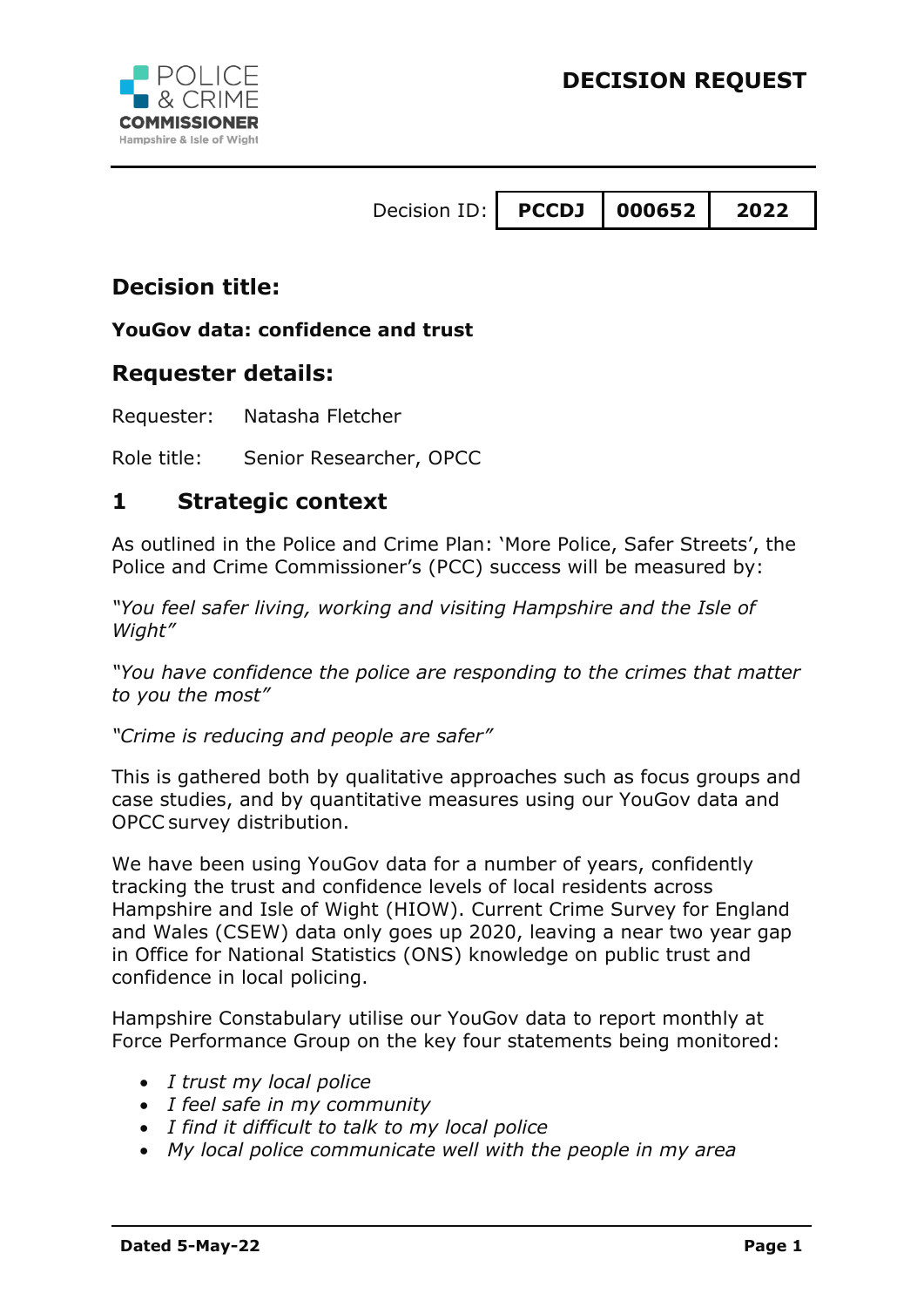

All OPCC staff can access and utilise the data held in YouGov, thus offering a self-serve approach to the data. This adds resilience across the office and the ability to pull data in minutes. We are also able to apply demographic weighting to the responses being collected, thus further adding confidence to the data.

I also intend on accessing force victim satisfaction survey data to compliment the data being collected by YouGov, giving us again an alternative perspective on public trust and satisfaction.

## **2 Options appraisal**

Our previous YouGov contract totalled: £31,084 +VAT. This gave us data access and two surveys with a sample of 500 HIOW residents. Due to the cost of the additional survey and the limited use of the results, I am recommending we do not go for a renewal on this.

The 3 options offered by YouGov for a Profiles data subscription:

- Hampshire only: £21,500+VAT
- Hampshire and Thames Valley: £35,000+VAT
- A P C (43 P C Cs): £100,000 + V A T

The 12 months subscription for an organization our size, makes the current renewal cost at £35,000+VAT but given the long-standing relationship with YouGov and understanding this would be a significant increase from what we paid last year, YouGov are offering a discounted rate of £21,500+VAT (unlimited users).

If two OPCCs would want to have access to the tool, technically this would count as 2 separate subscription at £70,000+VAT but again, due to our long standing relationship with YouGov a discounted rate of £35,000+VAT (unlimited users) has been given. This then would mean we pay £17,500 +VAT.

If we were to go down the APCC route and give access to all 43 PCCs, meaning the "parent company" would take care of the costs, YouGov would usually charge each of the organizations individually that fall under it. Again, YouGov understanding that this would not be realistic in our case, instead YouGov is offering a limited user contract which would give access to 2 users/PCC (or could be 3 users for one PCC and 1 user for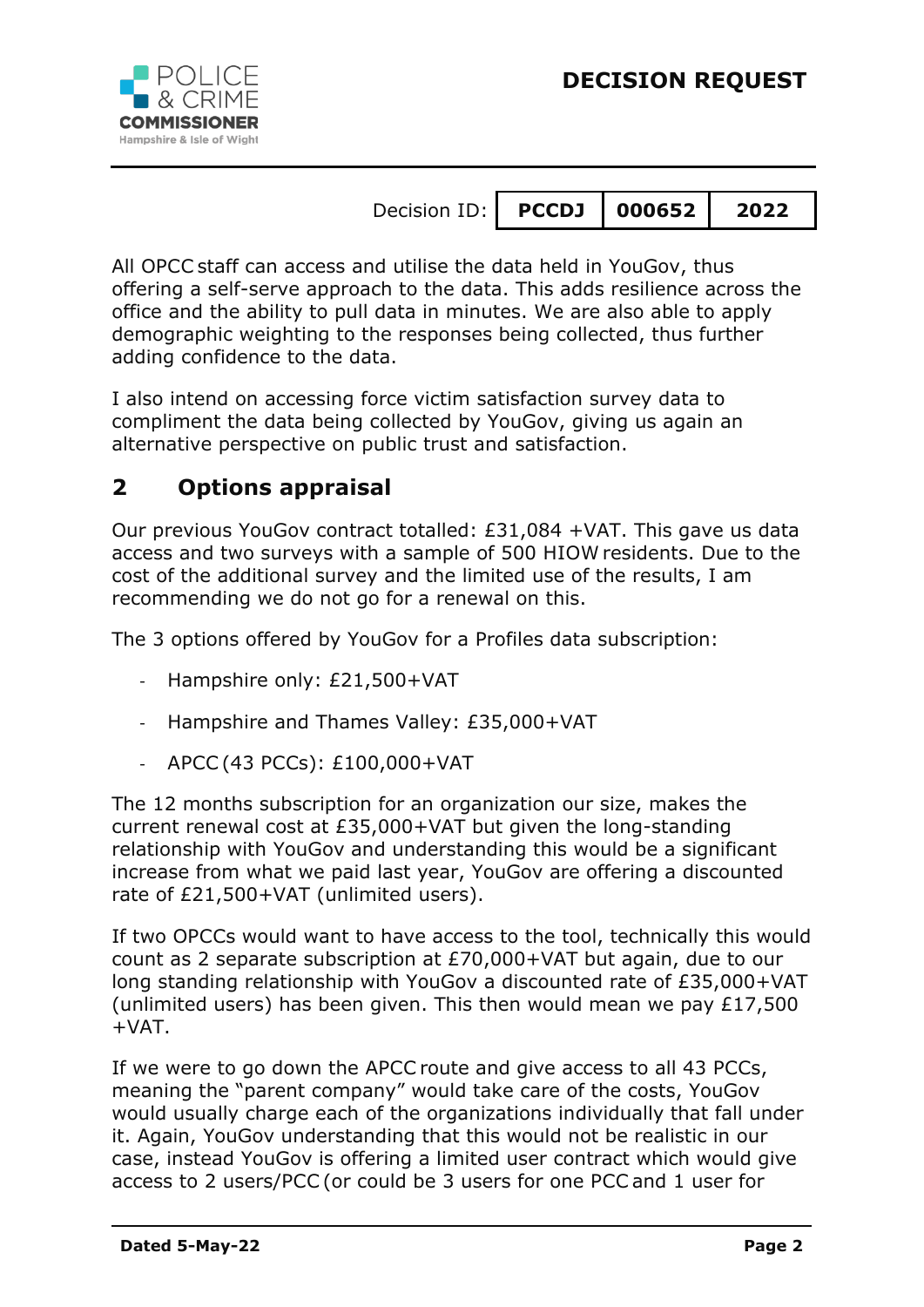



another) for £100,000+VAT. This would ensure that our subscription is manageable by our client management (Product) team, including training and usage support throughout the contract period.

This year we are opting for the joint contract with TVP to safe on costs. We are working with the APCC to develop interest across the 43 force areas, with the HIOW OPCC providing confidence and trust data for each force area, this interest is hoped to lead to each force area contributing financially to the overall contract next year.

Due to the increase in costs to YouGov we did also undertake open market research into YouGov alternatives to see if there are other organisations that survey the public at regular intervals to monitor and track confidence levels of the public in local policing. We reached out to:

- Opinium they told us they could run up to five quarterly questions, producing excel tables broken down by age, gender, ethnicity and district. They cautioned that they likely could not provide robust results for smaller areas unless large sample sizes were selected. Prices as follows:
	- o 250 sample £3,500+VAT per wave
	- $\circ$  500 sample £4,000+VAT per wave
	- $\circ$  750 sample £4,500+VAT per wave
	- $\circ$  1,000 sample £5,000+VAT per wave
- Ipsos they do not routinely monitor confidence in policing but collect occasional non-specific data for trend purposes.
- Opinion Research Services they do some similar work but did not engage with emails.
- RAND do not undertake surveys of the public.
- Yonder run a 3x weekly omnibus survey of 1,000 2,000 people nationwide – this would not contain enough people for Hampshire.
- DeltaPoll no response.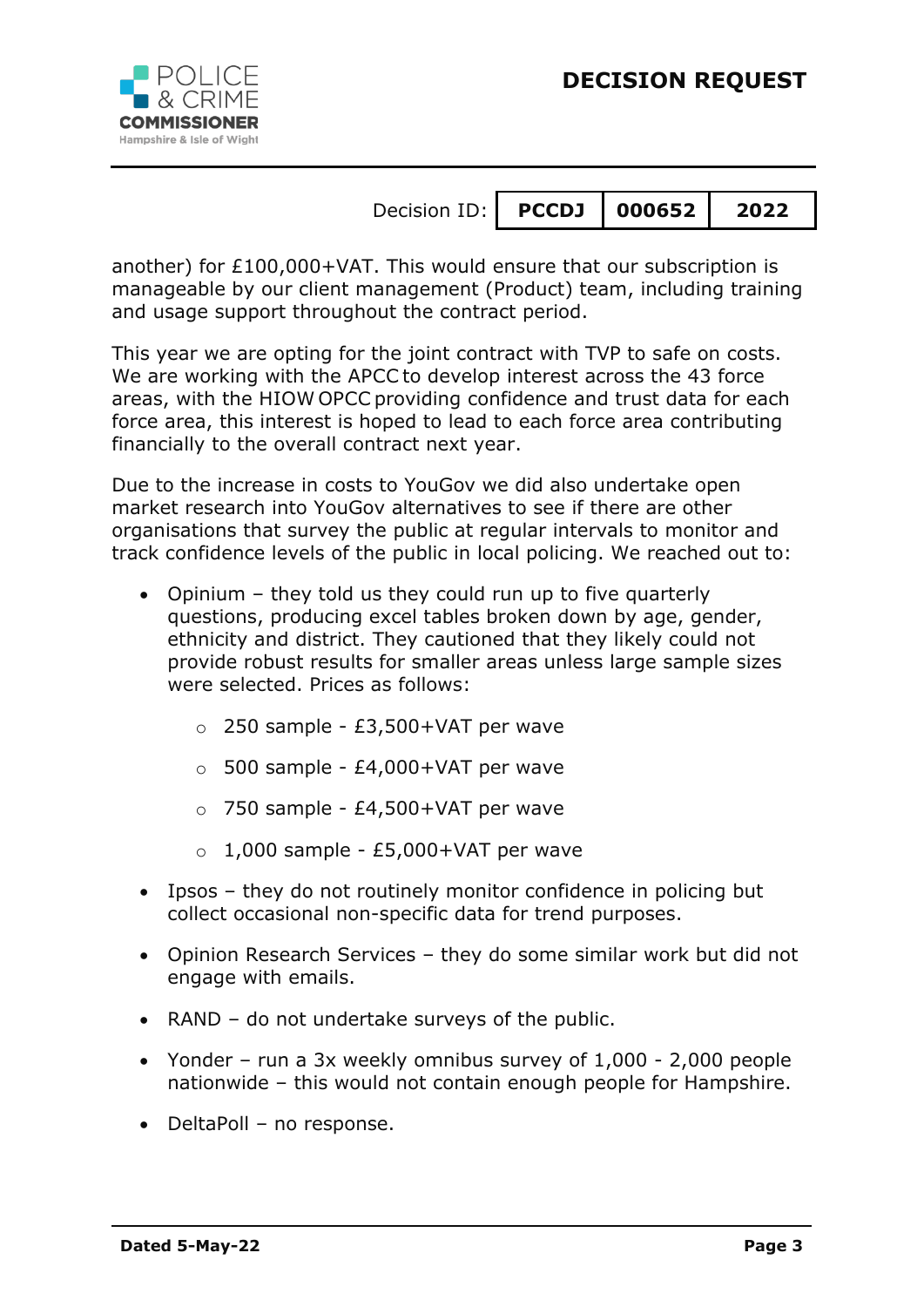

By joining with TVP on this one year YouGov contract we are saving £13,584 +VAT on the costs incurred last year.

### **3 Timescales**

Start date: May 2022

End date: April 2023

### **4 Financial and resourcing implications**

| <b>Total cost</b> | $ E21,000 (E17,500 + VAT) $ |
|-------------------|-----------------------------|
|                   |                             |

| Timeframe funding required for | May 2022 to April 2023 |
|--------------------------------|------------------------|
|--------------------------------|------------------------|

#### **Table 1 - Funding allocation in each financial year**

|         | 2022-23 | 2023-24 | 2024-25 |
|---------|---------|---------|---------|
| Capital | £0      |         |         |
| Revenue | £21,000 |         |         |

#### **Table 2 - Funding source - Capital and Revenue**

|                                | Capital<br>(insert 'Yes' if applicable) | <b>Revenue</b><br>(insert 'Yes' if applicable) |  |
|--------------------------------|-----------------------------------------|------------------------------------------------|--|
| Transformation reserve         |                                         |                                                |  |
| Commissioner's reserve         |                                         |                                                |  |
| Commissioning budget           |                                         |                                                |  |
| Approved capital programme     |                                         |                                                |  |
| General fund                   |                                         |                                                |  |
| Other (please provide details) |                                         | tbc                                            |  |

## **5 Communications and engagement implications**

Not applicable.

# **6 Legal implications**

Not applicable.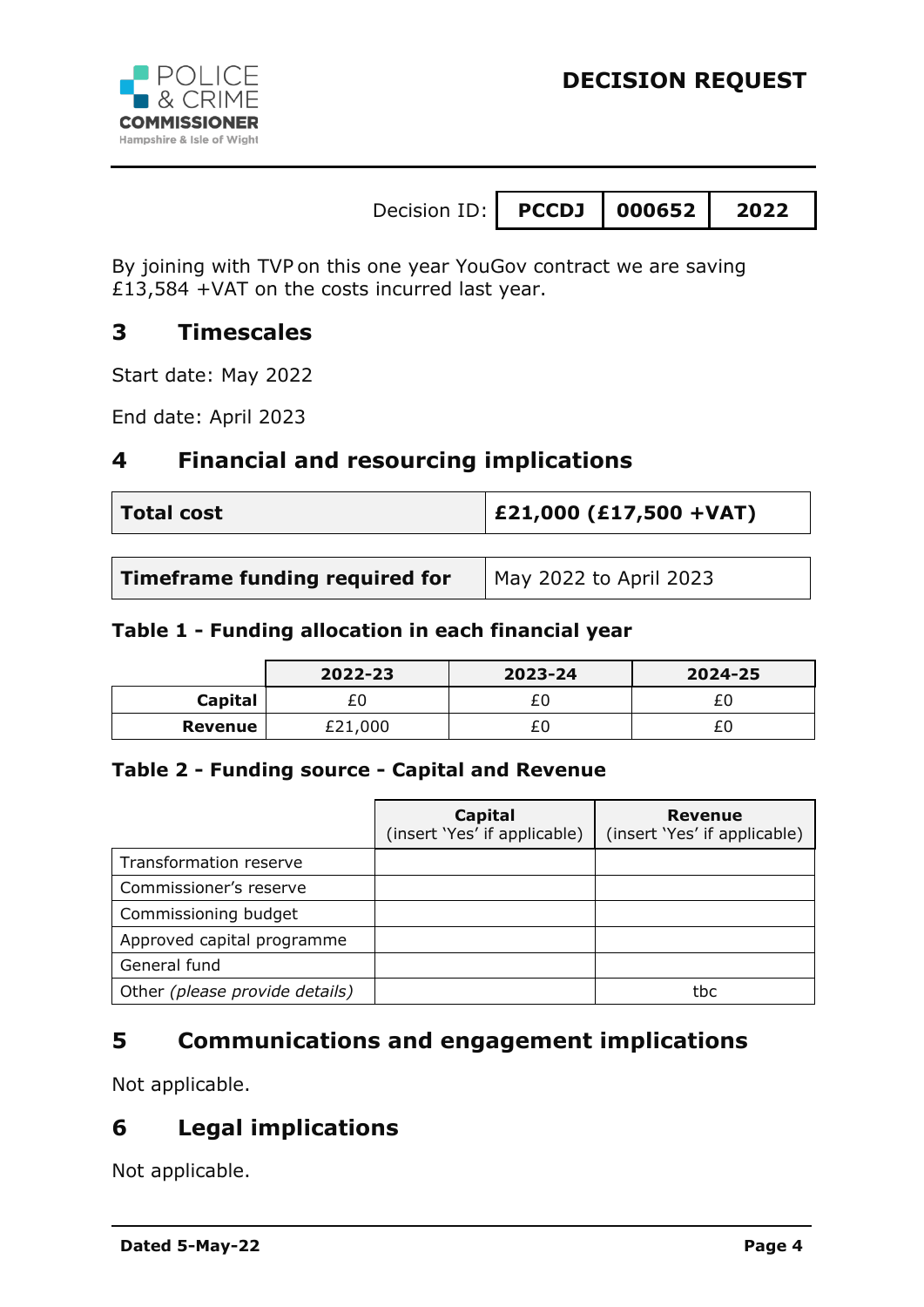



## **7 Risks and mitigation**

There is a risk that with no YouGov data access our ability to confidently and consistently track trust and confidence levels of local residents on local policing will be severely impacted.

We are already seeing 'survey fatigue' across the HIOW population. By having a reputable and independent organisation run this work we add further validity and robustness to the data being gathered.

### **8 Strategic policing requirement**

We are proposing to support all 43 force areas with trust and confidence data, providing YouGov build a force area filter to enable is to share data.

### **9 Equalities**

Not applicable.

## **10 Data Protection implications**

There are no General Data Protection Regulation implications associated with this decision request.

### **11 Publication status**

This report is suitable for publication.